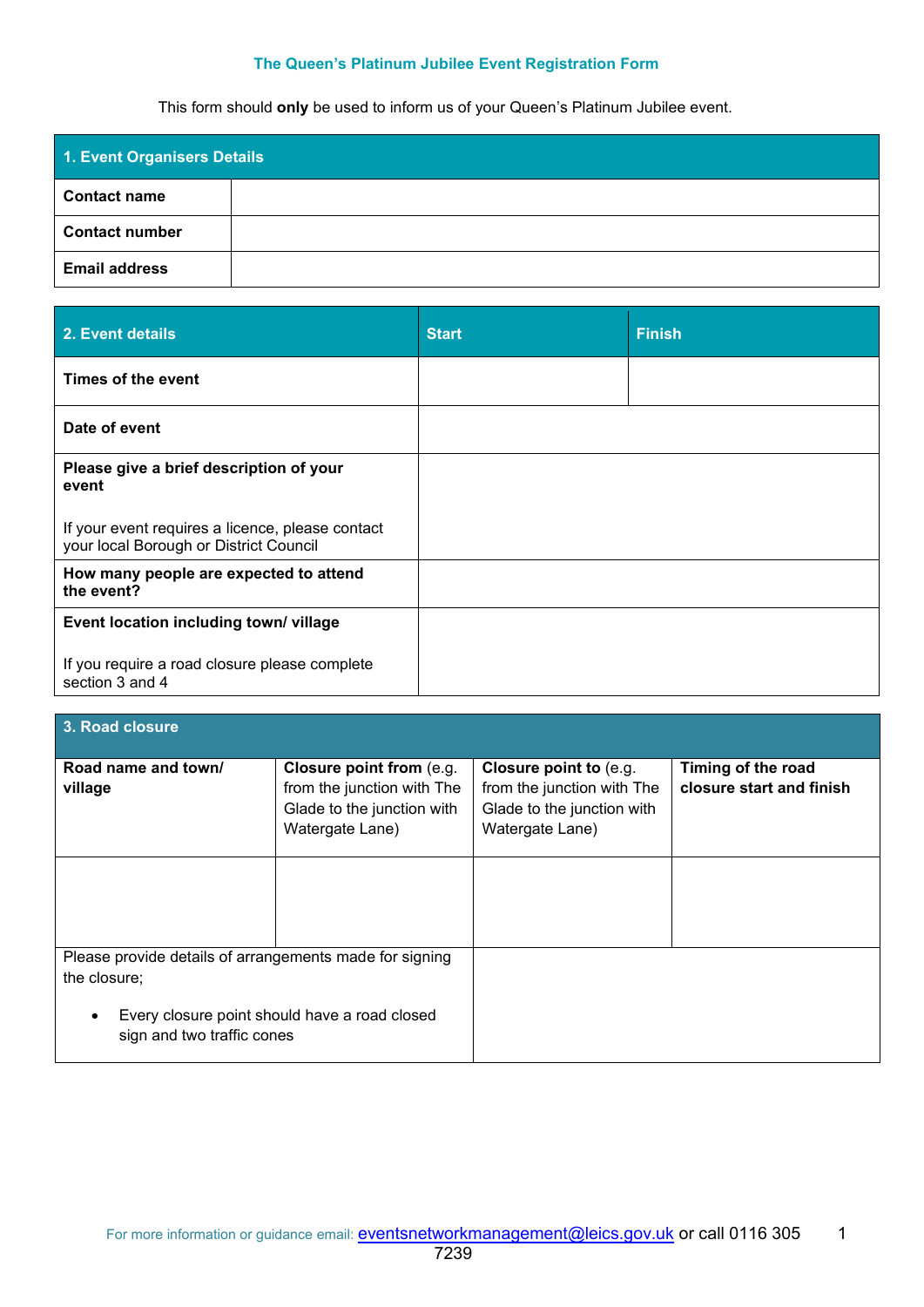| 4. Additional Information (Tick to confirm)                                                                                                                                                                                                                                                                                                                                                                                                                                                                                                                                                                                                            |  |  |
|--------------------------------------------------------------------------------------------------------------------------------------------------------------------------------------------------------------------------------------------------------------------------------------------------------------------------------------------------------------------------------------------------------------------------------------------------------------------------------------------------------------------------------------------------------------------------------------------------------------------------------------------------------|--|--|
| What provision has been made for marshals?<br>Hi vis should be worn by person/s closing the road $\Box$<br>٠<br>Manual handling should be considered when moving<br>$\bullet$<br>road closure equipment □<br>A nominated person/s should monitor the road closure<br>$\bullet$<br>regularly and be contactable throughout the event $\Box$<br>Consideration should be given to any breach of road<br>$\bullet$<br>closure and how this risk will be managed $\Box$                                                                                                                                                                                     |  |  |
| How will access for emergency service vehicles be maintained<br>during the period of the road closure?<br>Any temporary furniture placed within the carriageway<br>$\bullet$<br>should be easily moveable $\square$<br>Temporary furniture should be limited to one side of<br>$\bullet$<br>the carriageway to allow ease of access for emergency<br>vehicles if required $\square$                                                                                                                                                                                                                                                                    |  |  |
| What provision has been made for residents who may wish to<br>move cars or other road vehicles during the event?<br>Vehicle movement during the closure should be kept to<br>a minimum, any vehicle movement will need<br>marshalling. $\square$                                                                                                                                                                                                                                                                                                                                                                                                       |  |  |
| It is best practice and courteous to consult all affected residents and/ or businesses in advance of the road closure.<br>$\Box$                                                                                                                                                                                                                                                                                                                                                                                                                                                                                                                       |  |  |
| Please also ensure you contact your local Parish Council and Borough/ District Councillor. □                                                                                                                                                                                                                                                                                                                                                                                                                                                                                                                                                           |  |  |
| Leicestershire County Council Highways will contact the emergency services, bus companies and local Borough/<br>District on your behalf.                                                                                                                                                                                                                                                                                                                                                                                                                                                                                                               |  |  |
| Leicestershire County Council recommends obtaining Public Liability Insurance in the eventuality of an incident. $\Box$                                                                                                                                                                                                                                                                                                                                                                                                                                                                                                                                |  |  |
| Also please ensure consideration has been given to your nearest Fire Station and Hospital. $\square$                                                                                                                                                                                                                                                                                                                                                                                                                                                                                                                                                   |  |  |
| Leicestershire County Council strongly recommends that event organisers have in place nominated First aider/s. $\Box$                                                                                                                                                                                                                                                                                                                                                                                                                                                                                                                                  |  |  |
| I hereby apply for a Road Closure for the event named in this application.                                                                                                                                                                                                                                                                                                                                                                                                                                                                                                                                                                             |  |  |
| I understand, as the event organiser/s, that I am the person/s responsible for the event. Therefore I will ensure<br>$\bullet$<br>that appropriate risk assessments will be conducted to identify necessary measures that need to be in place to<br>prevent or reduce the risk of something occurring during the event.<br>I confirm that I will ensure in any case that there is appropriate signage, traffic management and planning.<br>$\bullet$<br>I understand that access for emergency vehicles must be maintained at all times.<br>$\bullet$<br>I understand that all barriers, signs and cones will be promptly removed following the event. |  |  |

| Having read the declaration please sign and date below: |  |  |
|---------------------------------------------------------|--|--|
|                                                         |  |  |

| <b>Print Name:</b> | $\sim$ $\sim$<br>ianature:<br>. <b>. .</b> | υαισ.<br>$- - - -$ |
|--------------------|--------------------------------------------|--------------------|
|                    |                                            |                    |

Please return this form to [eventsnetworkmanagement@leics.gov.uk](mailto:eventsnetworkmanagement@leics.gov.uk)